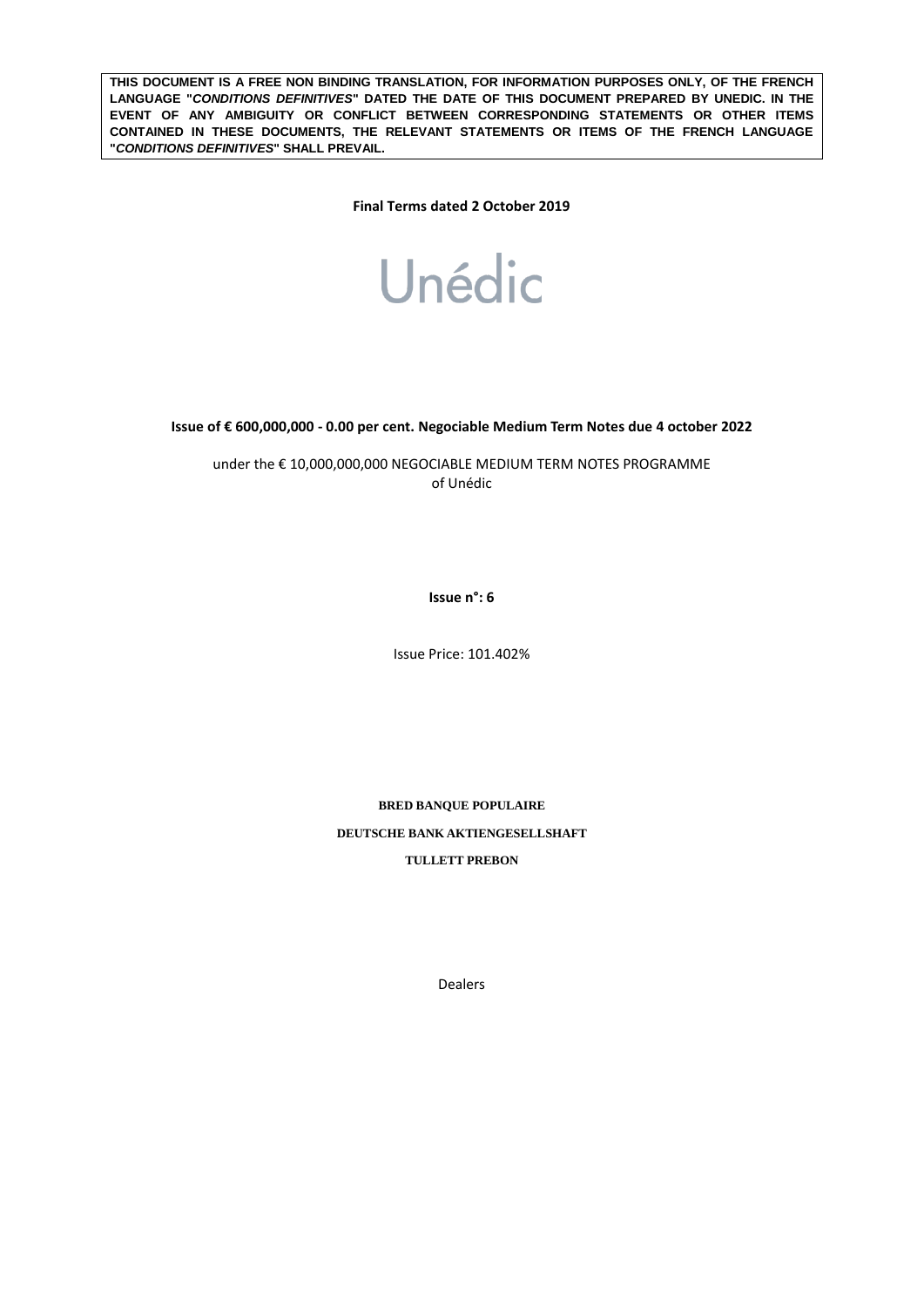**PRIIPS REGULATION - PROHIBITION OF SALES TO EEA RETAIL INVESTORS** – The Notes are not intended to be offered, sold or otherwise made available to and should not be offered, sold or otherwise made available to any retail investor in the European Economic Area ("EEA"). For these purposes, a retail investor means a person who is one (or more) of: (i) a retail client as defined in point (11) of Article 4(1) of Directive 2014/65/EU (as amended, "**MiFID II**"); or (ii) a customer within the meaning of Directive 2016/97/EU, where that customer would not qualify as a professional client as defined in point (10) of Article 4(1) of MiFID II. Consequently no key information document required by Regulation (EU) No 1286/2014 (as amended, the "**PRIIPs Regulation**") for offering or selling the Notes or otherwise making them available to retail investors in the EEA has been prepared and therefore offering or selling the Notes or otherwise making them available to any retail investor in the EEA may be unlawful under the PRIIPS Regulation.

**MIFID II product governance / Professional investors and ECPs only target market** – Solely for the purposes of each manufacturer's product approval process, taking into consideration the 5 categories referred to at point 18 of the guidelines published by the European Securities and Markets Authority on 5 February 2018, the target market assessment in respect of the Notes has led to the conclusion that: (i) the target market for the Notes is eligible counterparties and professional clients only, each as defined in MiFID II; and (ii) all channels for distribution of the Notes to eligible counterparties and professional clients are appropriate. Any person subsequently offering, selling or recommending the Notes (a "**distributor**") should take into consideration the manufacturers' target market assessment; however, a distributor subject to MiFID II is responsible for undertaking its own target market assessment in respect of the Notes (by either adopting or refining the manufacturers' target market assessment) and determining appropriate distribution channels.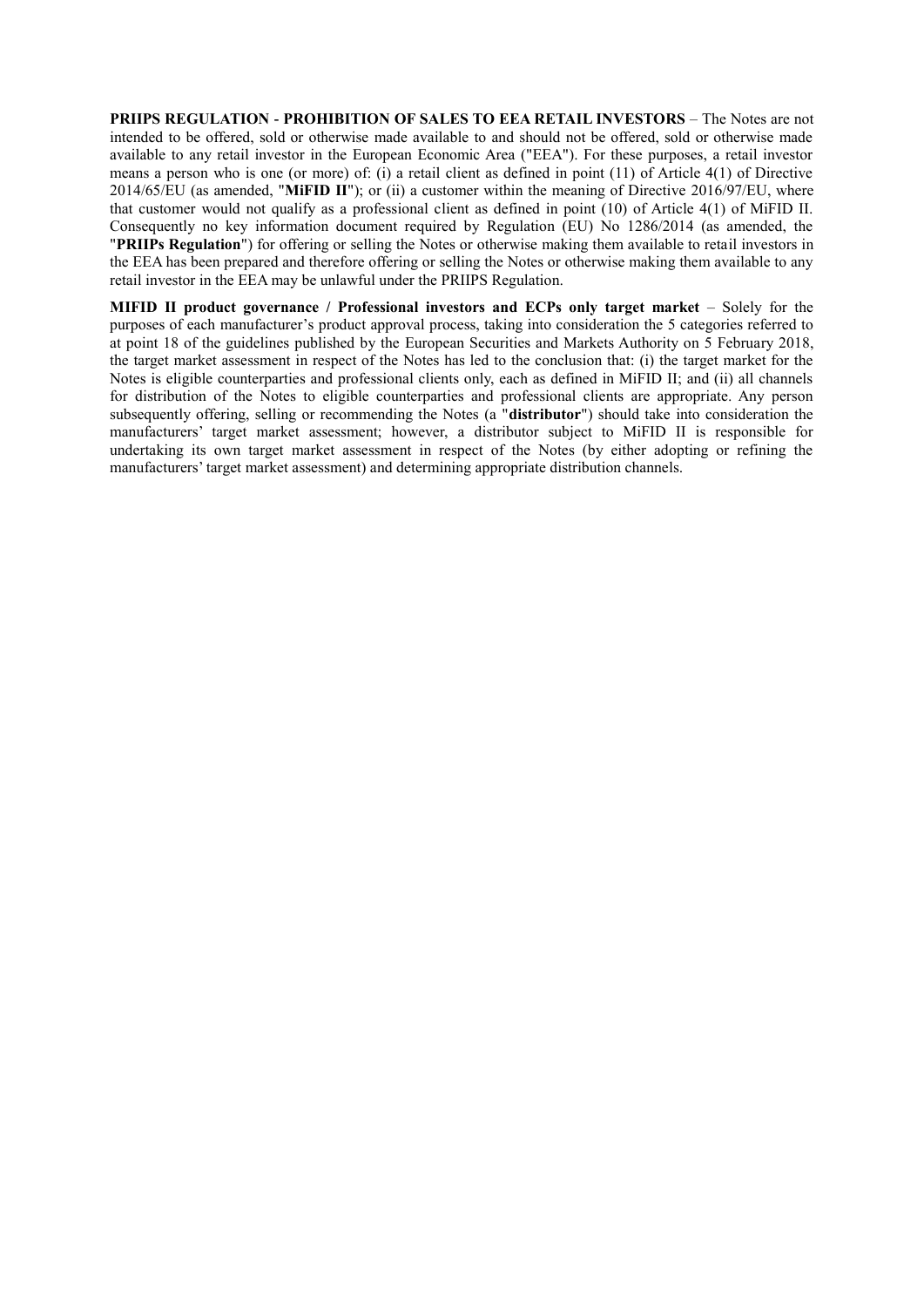#### **PARTIE A – CONTRACTUAL TERMS**

Terms used herein shall be deemed to be defined as such for the purposes of the Terms and Conditions set forth in the Base Prospectus dated 5 October 2018 (which received on that date the visa of the *Autorité des marchés financiers* number 18-473) and in the supplement to the Base Prospectus dated 13 September 2019 (which received on that date the visa of the *Autorité des marchés financiers* number 19-437) which constitute together a base prospectus for the purposes of the Directive 2003/71/EC of the European Parliament and of the Council of 4 November 2003, as amended (which includes the amendments made by Directive 2010/73/EU of the European Parliament and of the Council of 24 November 2010, to the extent that such amendments have been implemented in a Member State of the European Economic Area) or replaced (the "**Prospectus Directive**").

This document constitutes the Final Terms relating to the issue of the Notes described hereafter for the purposes of Article 5.4 of the Prospectus Directive 2003/71/EC and contains the definitive terms of the Notes. These Final Terms supplement the Base Prospectus dated 5 October 2018 and the supplement to the Base Prospectus dated 13 September 2019 relating to the Programme and must be read in conjunction therewith.

The Final Terms and the Base Prospectus are available for viewing on the websites of (a) the *Autorité des marchés financiers* (www.amf-france.org) and (b) the Issuer (www.unedic.org), and during normal business hours at the registered office of the Issuer and at the specified office of the Paying Agent where copies may be obtained.

| 1.  | Issuer:                                       | Unédic                                                   |  |
|-----|-----------------------------------------------|----------------------------------------------------------|--|
| 2.  | Issue n° :                                    | 6                                                        |  |
| 3.  | <b>Specified Currency(ies):</b>               | Euro $(\epsilon)$                                        |  |
| 4.  | <b>Aggregate Nominal Amount:</b>              | € 600,000,000                                            |  |
| 5.  | <b>Issue proceeds:</b>                        |                                                          |  |
|     | (i)<br>Gross issue proceeds:                  | € 608,412,000                                            |  |
|     | (i)<br>Estimated net issue proceeds:          | € 608,172,000                                            |  |
| 6.  | <b>Issue Price:</b>                           | 101.402 % of the Aggregate Nominal<br>Amount             |  |
| 7.  | <b>Denomination:</b>                          | € 200,000                                                |  |
| 8.  | <b>Number of Notes issued:</b>                | 3,000                                                    |  |
| 9.  | (i)<br><b>Issue Date:</b>                     | 4 October 2019                                           |  |
|     | (ii)<br><b>Interest Commencement Date:</b>    | 4 October 2019                                           |  |
| 10. | <b>Maturity Date:</b>                         | 4 October 2022                                           |  |
| 11. | <b>Interest Rate:</b>                         | Fixed rate of 0.00 % per annum                           |  |
| 12. | <b>Redemption/Payment Basis:</b>              | Redemption at par                                        |  |
| 13. | <b>Change of Redemption/Payment Basis:</b>    | Not Applicable                                           |  |
| 14. | Option:                                       | Not Applicable                                           |  |
| 15. | Date of authorisations for issuance of Notes: | Decision of the Board of directors dated 26<br>June 2019 |  |
| 16. | <b>Method of distribution:</b>                | Syndicated                                               |  |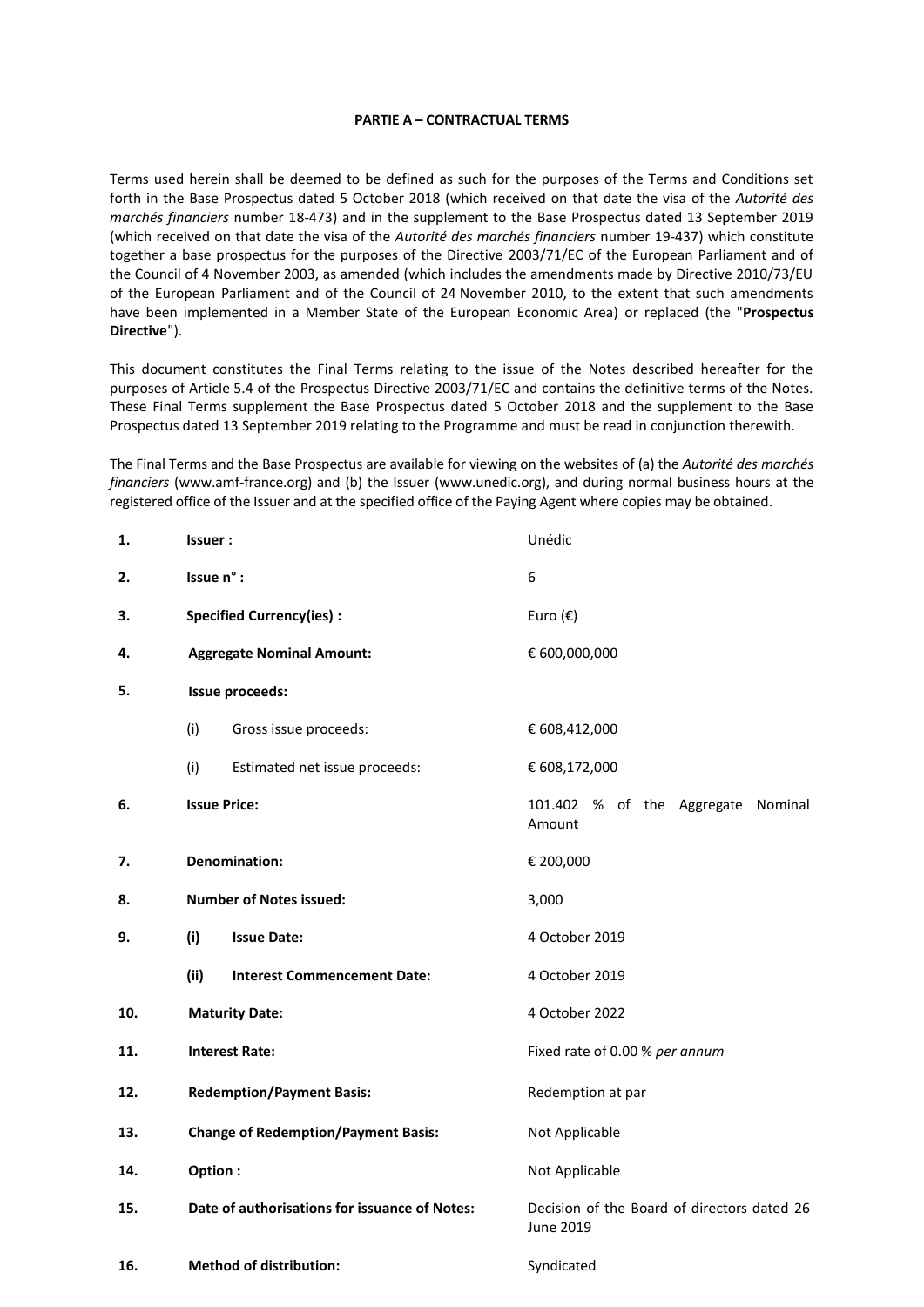#### **PROVISIONS RELATING TO INTEREST PAYABLE**

| 17. | <b>Fixed Rate Notes Provisions:</b> |                                                                                                                                                                                                                                                                    |                                                                                                   |  |
|-----|-------------------------------------|--------------------------------------------------------------------------------------------------------------------------------------------------------------------------------------------------------------------------------------------------------------------|---------------------------------------------------------------------------------------------------|--|
|     | (i)                                 | Rate of Interest:                                                                                                                                                                                                                                                  | 0.00% per cent. per annum payable annually<br>in arrear                                           |  |
|     | (ii)                                | Interest Payment Date(s):                                                                                                                                                                                                                                          | 4 October in each year up to and including<br>the Maturity Date, commencing on 4<br>October 2020. |  |
|     | (iii)<br>(iv)                       | Fixed Interest Amount(s):<br>Broken Amount(s):                                                                                                                                                                                                                     | € 0.00 per € 200,000 in Denomination<br>Not Applicable                                            |  |
|     | (vi)                                | Determination Date(s):                                                                                                                                                                                                                                             | 4 October in each year                                                                            |  |
|     |                                     | PROVISIONS RELATING TO REDEMPTION                                                                                                                                                                                                                                  |                                                                                                   |  |
| 18. | <b>Call Option:</b>                 |                                                                                                                                                                                                                                                                    | Not Applicable                                                                                    |  |
| 19. |                                     | <b>Final Redemption Amount of each Note:</b>                                                                                                                                                                                                                       | 200,000<br>Note<br>of $\epsilon$<br>200,000<br>€<br>per<br>Denomination                           |  |
| 20. |                                     | <b>Early Redemption Amount:</b>                                                                                                                                                                                                                                    |                                                                                                   |  |
|     | (i)                                 | Early Redemption Amount(s) of each Note<br>payable on redemption for taxation<br>reasons or other early redemption and/or<br>the method of calculating the same<br>and/or any other terms (if required or if<br>different from that set out in the<br>Conditions): | As specified in Article 5.10.1 of the Base<br>Prospectus                                          |  |
|     | (ii)                                | Redemption for taxation reasons at a date<br>different from Interest Payment Dates                                                                                                                                                                                 | No                                                                                                |  |

# **PURPOSE OF FINAL TERMS**

These Final Terms comprise the final terms required for admission to trading on Euronext Paris of the Notes described herein pursuant to the Euro 10,000,000,000 Negotiable Medium Term Notes (*Titres Négociables à Moyen Terme*) Programme of Unédic.

## **RESPONSIBILITY**

The Issuer accepts responsibility for the information contained in these Final Terms. Signed on behalf of Unédic:

By : Pierre Cavard Duly authorised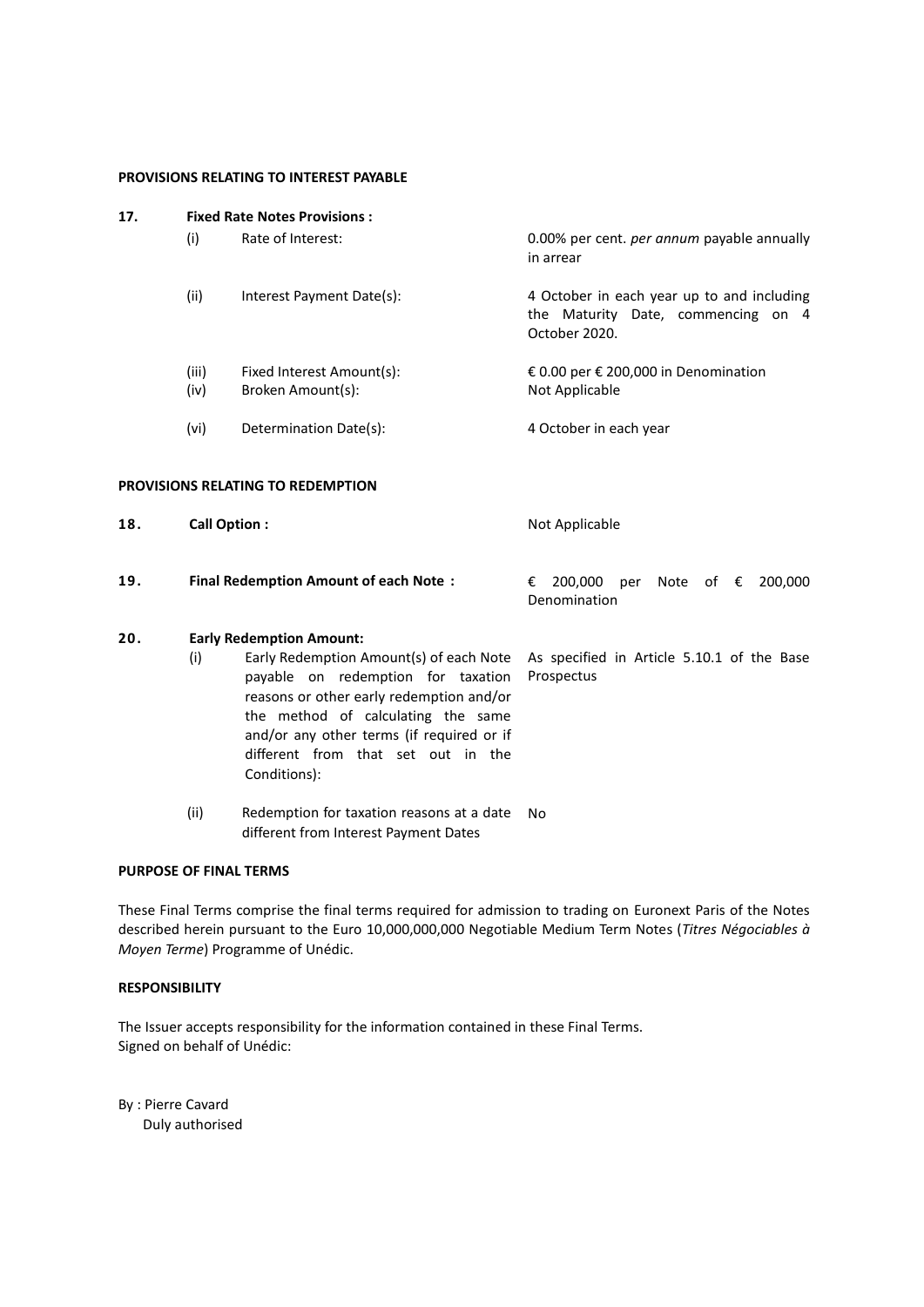## **PARTIE B – OTHER INFORMATION**

#### **1. ADMISSION TO TRADING:**

**2.** 

**6.** 

| (i)<br>Admission to trading:                                           | Application has been made by the Issuer (or on<br>its behalf) for the Notes to be admitted to<br>trading on Euronext Paris with effect from 4<br>October 2019. |  |
|------------------------------------------------------------------------|----------------------------------------------------------------------------------------------------------------------------------------------------------------|--|
| (ii)<br>Estimate of total expenses related to<br>admission to trading: | € 3,200 (Euronext fees)                                                                                                                                        |  |
| <b>RATINGS</b>                                                         |                                                                                                                                                                |  |
| Ratings:                                                               | The Notes to be issued are expected to be rated<br>by Moody's Investors Service Limited and Fitch<br>France S.A.S as follows:                                  |  |
|                                                                        | Moody's: Aa2                                                                                                                                                   |  |

Fitch : AA

### **4. INTERESTS OF NATURAL AND LEGAL PERSONS INVOLVED IN THE ISSUE**

Save as discussed in "Subscription and Sale" of the Base Prospectus, so far as the Issuer is aware, no person involved in the offer of the Notes has an interest material to the offer.

### **5. REASONS FOR THE OFFER**

| Reasons for the offer: | See "Use of Proceeds" section in the Base<br>Prospectus                                                  |
|------------------------|----------------------------------------------------------------------------------------------------------|
| YIELD                  |                                                                                                          |
| Yield :                | $-0.463%$                                                                                                |
|                        | The yield is calculated at the Issue Date on the<br>basis of the Issue Price. It is not an indication of |
|                        | future vield.                                                                                            |

#### **9. OPERATIONAL INFORMATION**

| ISIN Code:     | FR0125769903                                  |
|----------------|-----------------------------------------------|
| Common Code:   | 206182482                                     |
| Depositaries : | Euroclear France to act as Central Depositary |

| Any clearing system(s) other than Euroclear |                                                                                            |  |  |  |
|---------------------------------------------|--------------------------------------------------------------------------------------------|--|--|--|
|                                             |                                                                                            |  |  |  |
|                                             |                                                                                            |  |  |  |
| identification number(s):                   |                                                                                            |  |  |  |
|                                             | Bank S.A./N.V. and Clearstream Banking,<br>société anonyme and the relevant Not-Applicable |  |  |  |